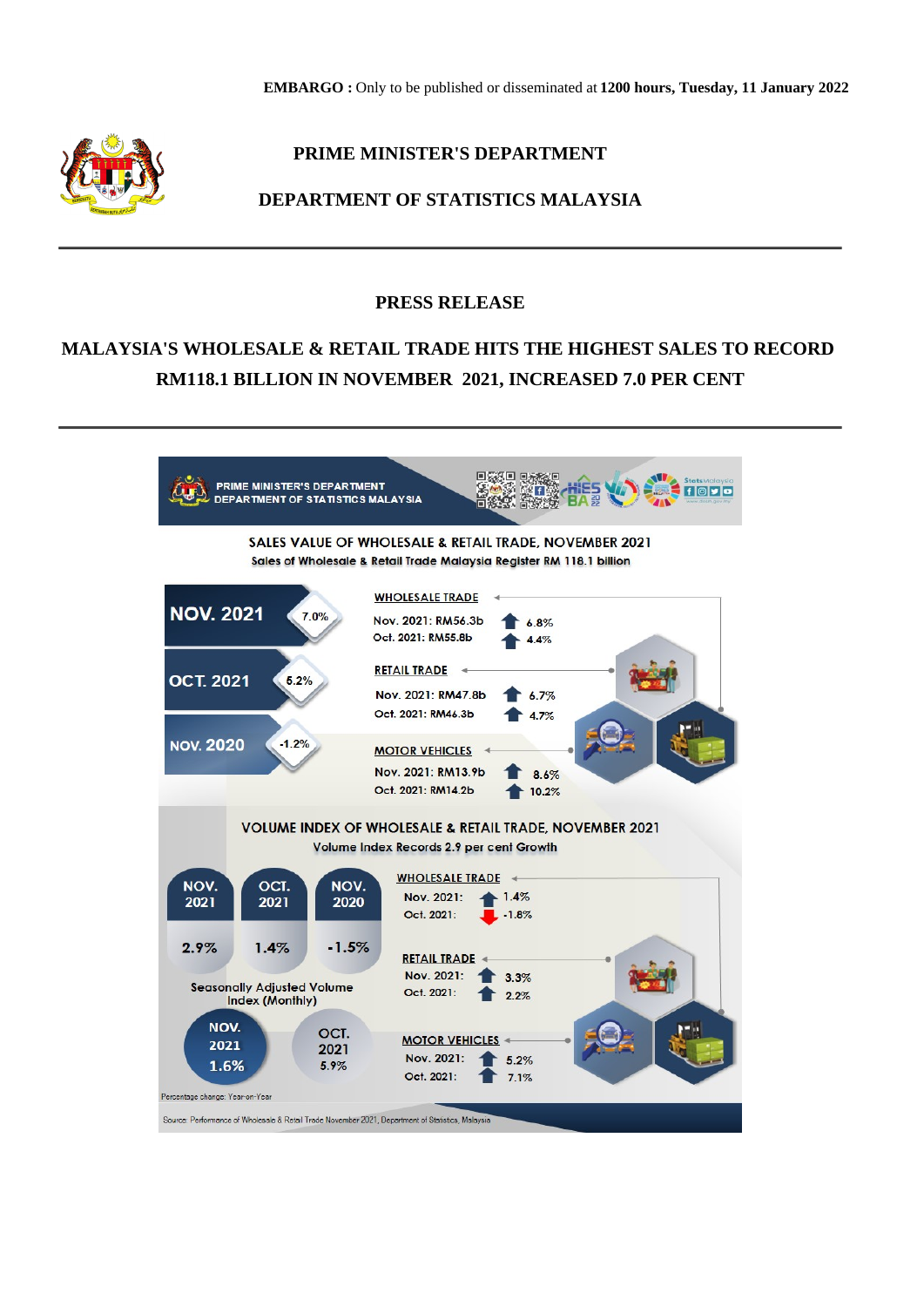#### **MALAYSIA'S WHOLESALE & RETAIL TRADE HITS THE HIGHEST SALES TO RECORD RM118.1 BILLION IN NOVEMBER 2021, INCREASED 7.0 PER CENT**

### **HIGHLIGHTS**

Sales value of Wholesale & Retail Trade recorded **RM118.1 billion** in November 2021, registered a growth of **7.0 per cent** year-on-year. The increase was contributed by all sub-sectors, namely Motor Vehicles **8.6 per cent**, Wholesale Trade **6.8 per cent** and Retail Trade **6.7 per cent**.

In terms of volume index, Wholesale & Retail Trade registered a growth of **2.9 per cent** year-on-year to record **133.3 points**. The increment was supported by the increase of Motor Vehicles **5.2 per cent**, Retail Trade **3.3 per cent** and Wholesale Trade **1.4 per cent**. As for seasonally adjusted volume index, it went up **1.6 per cent** month-on-month in November 2021.

#### **Wholesale Trade**

Wholesale Trade generated sales value of **RM56.3 billion** in November 2021 with a growth of **6.8 per cent** as against November 2020. This increase was attributed to Wholesale of Agricultural Raw Materials & Live Animals **15.5 per cent**, Wholesale of Food, Beverages & Tobacco **11.2 per cent** and Other Specialised Wholesale **7.6 per cent** as compared to the previous year. For monthly comparison, sales of this sub-sector rose **1.0 per cent**.

Volume index of Wholesale Trade registered **130.7 points**, expanded **1.4 per cent** year-on-year. The positive growth was recorded in Wholesale of Food, Beverages & Tobacco (**8.1%**), Wholesale of Agricultural Raw Materials & Live Animal (**7.1%**)**,** Wholesale of Machinery, Equipment & Supplies (**2.3%**) and Wholesale of Household Goods (**1.8%**). Meanwhile, the seasonally adjusted volume index increased **4.0 per cent** month-on-month.

#### **Retail Trade**

Sales of Retail Trade registered a growth of **6.7 per cent** as compared to November 2020. Among the groups that contributed to this expansion were Retail Trade Not in Stores, Stalls or Markets (**28.4%**), Retail Sale of Automotive Fuel in Specialised Stores (**18.2%**), Retail Sale Via Stalls & Markets (**11.6%**), Retail Sale in Non-specialised Stores (**9.9%**) and Sale of Food, Beverages & Tobacco in Specialised Stores (**9.1%**). Compared with October 2021, sales of this sub-sector went up **3.4 per cent**.

Volume Index of Retail Trade recorded a growth of **3.3 per cent** to **143.4 points** as compared to November 2020. Among the groups that contributed to this growth were Retail Trade Not in Stores, Stalls or Markets (**24.5%**), Retail Sale of Food, Beverages & Tobacco in Specialised Stores (**8.1%**), Retail Sale in Non-specialised Stores (**7.5%**), Retail Sale Via Stalls & Markets (**6.9%**), and Retail Sale of Automotive Fuel in Specialised Stores (**6.7%**). As for seasonally adjusted volume index, it increased marginally **0.5 per cent** as against October 2021.

#### **Motor Vehicles**

Sales value of Motor Vehicles sub-sector registered a growth of **8.6 per cent** year-on-year. The increment was contributed by Sale of Motor Vehicles which expanded **11.8 per cent** and Sale, Maintenance & Repair of Motorcycles **9.4 per cent** in November 2021. On a monthly basis, sales of this sub-sector went down **1.9 per cent**.

The volume index of Motor Vehicles increased **5.2 per cent** year-on-year to reach **111.2 points**. The increase was attributed to Sale of Motor Vehicles (**13.0%**) and Sale, Maintenance & Repair of Motorcycles (**5.4%**). Seasonally adjusted volume index for this sub-sector contracted **3.3 per cent** month-on-month.